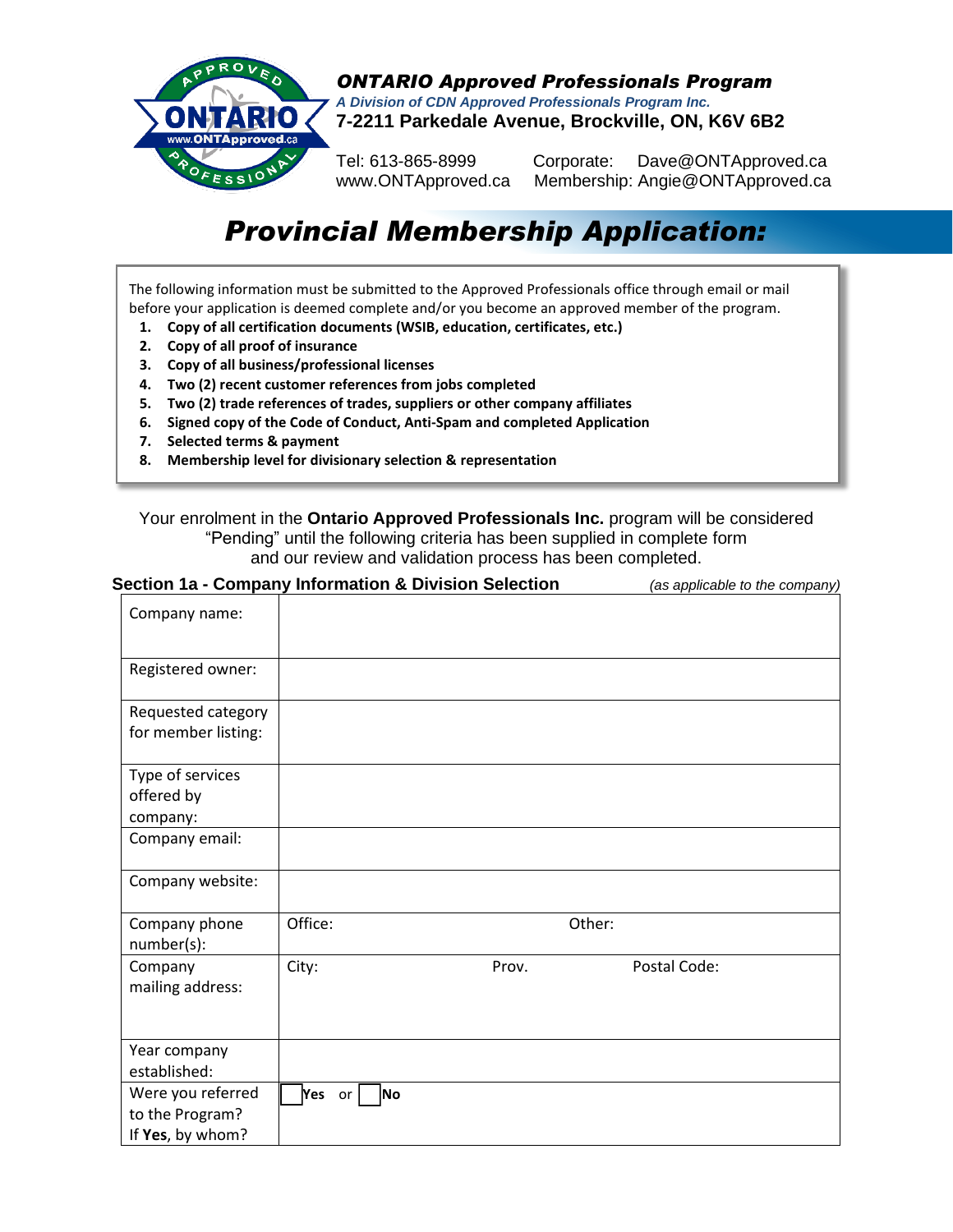## **Section 1b – Program & Division Selection**

| Membership level:  | Provincial: Ontario<br>Divisional: Leeds & Grenville<br>Divisional: Stormont, Dundas, Glengarry<br>Divisional: Kingston, South Frontenac<br>□Divisional: Ottawa, Orleans, Nepean |                             |  |
|--------------------|----------------------------------------------------------------------------------------------------------------------------------------------------------------------------------|-----------------------------|--|
| Division selection | Leeds & Grenville                                                                                                                                                                | Stormont, Dundas, Glengarry |  |
| for participation: | Kingston, South Frontenac                                                                                                                                                        | Ottawa, Orleans, Nepean     |  |
|                    | All currently available divisions within Ontario Approved Professionals                                                                                                          |                             |  |
|                    |                                                                                                                                                                                  |                             |  |
| Do you wish to be  | Leeds & Grenville                                                                                                                                                                | Stormont, Dundas, Glengarry |  |
| contacted about    | □Kingston, South Frontenac                                                                                                                                                       | Ottawa, Orleans, Nepean     |  |
| representation in  | $\circ$ .                                                                                                                                                                        | $\circ$ .                   |  |
| other divisions?   |                                                                                                                                                                                  |                             |  |
| Have you ever been | l <b>Yes</b> or<br>– INo                                                                                                                                                         |                             |  |
| an Approved        |                                                                                                                                                                                  |                             |  |
| member?            | If Yes, please explain:                                                                                                                                                          |                             |  |
|                    |                                                                                                                                                                                  |                             |  |

# **Section 2 – Integrity & Public Accountability**

| 1) In connection with your employment or business affairs have you or any company in which you<br>have a direct or indirect controlling interest, in Ontario or elsewhere:                                                                                                                                                   |
|------------------------------------------------------------------------------------------------------------------------------------------------------------------------------------------------------------------------------------------------------------------------------------------------------------------------------|
| a) been charged with (where charges are still outstanding and unresolved) or convicted of an<br>offence under the Criminal Code (Canada) in respect of which a pardon has not been granted or<br>issued under the Criminal Records Act (Canada)?<br>$\Box$ Yes or $\Box$ No                                                  |
| b) been charged with (where charges are still outstanding and unresolved) or convicted of an<br>offence under any other Federal statute, including but not limited to the Income Tax Act, in respect<br>of which a pardon has not been granted or issued under the Criminal Records Act (Canada)?<br>$\Box$ Yes or $\Box$ No |
| 2) Have you been charged with (where charges are still outstanding and unresolved) or been<br>disciplined by any professional association or body?<br>$\Box$ Yes or $\Box$ No                                                                                                                                                |
| 3) Have you been involved in any issue or controversy in the past, or that may be subject to public<br>review in the future, in which the government may have an interest?<br>$\Box$ Yes or $\Box$ No                                                                                                                        |
| If Yes to any of the above, please explain: _______                                                                                                                                                                                                                                                                          |
|                                                                                                                                                                                                                                                                                                                              |
| 4) Do you perform criminal checks on your employees? $\Box$ Yes or $\Box$ No                                                                                                                                                                                                                                                 |

 *\*Information will remain confidential; no information from Section 2b will be released.*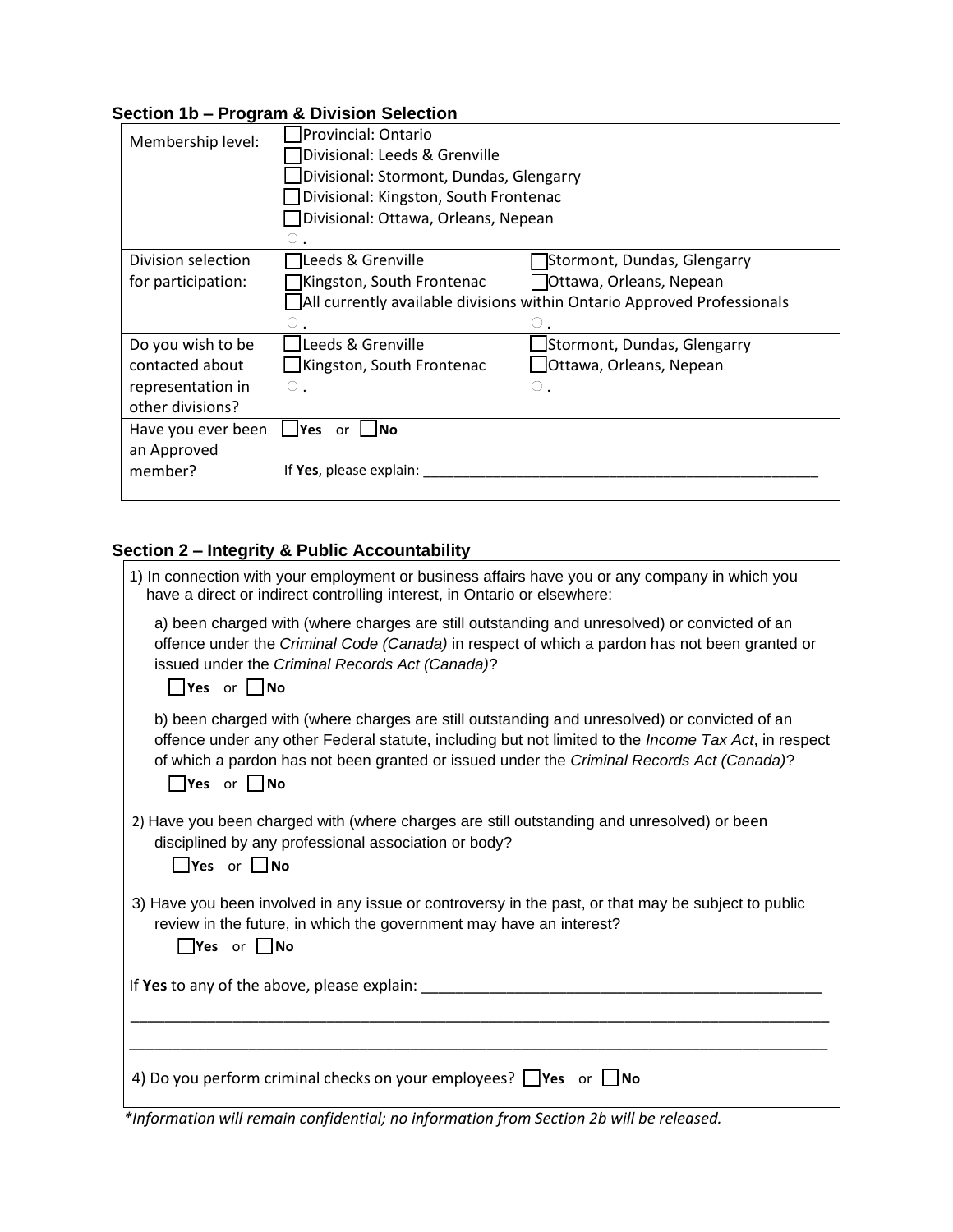## **Section 3 – Company Details & Specifics**

| Current no. of<br>active employee(s)   | $1$ to 5 | $5$ to 10 | $10$ to 25                                              | 25 or greater     |
|----------------------------------------|----------|-----------|---------------------------------------------------------|-------------------|
| Approx. annual<br>revenue dollars (\$) |          |           | $\frac{1}{2}$ \$100,000 \$100K - \$200K \$200K - \$500K | \$500K or greater |

 *\*Information will remain confidential; no information from Section 3 will be released.*

## **Section 4 – Client References** *(if confidential, you may skip)*

 *Please provide us with references from two (2) clients that you have completed work for in the past 12 months. Please refrain from using family members.*

| Client Reference #1 |                                                                                                           |
|---------------------|-----------------------------------------------------------------------------------------------------------|
|                     |                                                                                                           |
|                     |                                                                                                           |
|                     | Date of project/contract: ________________                                                                |
|                     |                                                                                                           |
|                     |                                                                                                           |
|                     | Reference aware of Application? Pes Livo<br>Is the project complete? $\Box$ Yes $\Box$ No                 |
| Client Reference #2 |                                                                                                           |
|                     |                                                                                                           |
|                     |                                                                                                           |
|                     | Date of project/contract: _______________                                                                 |
|                     |                                                                                                           |
|                     |                                                                                                           |
|                     | ○ Reference aware of Application? <b>Pres</b> No<br>$\circ$ is the project complete? $\Box$ Yes $\Box$ No |

*\*Names & contact information required only – membership services will contact Reference.*

### **Section 5 – Company/Professional References**

*Please provide us with references from two (2) businesses/suppliers that you have completed work with in the past 12 months. Please refrain from using family members.*

| Professional<br>Reference #1 | n arc past iz monais. Trodso ronain nom asing iamily mombols. |
|------------------------------|---------------------------------------------------------------|
|                              |                                                               |
|                              |                                                               |
|                              |                                                               |
|                              |                                                               |
|                              | Reference aware of Application? $\Box$ Yes $\Box$ No          |
| Professional                 |                                                               |
| Reference #2                 |                                                               |
|                              |                                                               |
|                              |                                                               |
|                              |                                                               |
|                              | Reference aware of Application? $\Box$ Yes $\Box$ No          |

 *\*Names & contact information only required – membership services will contact References as required.*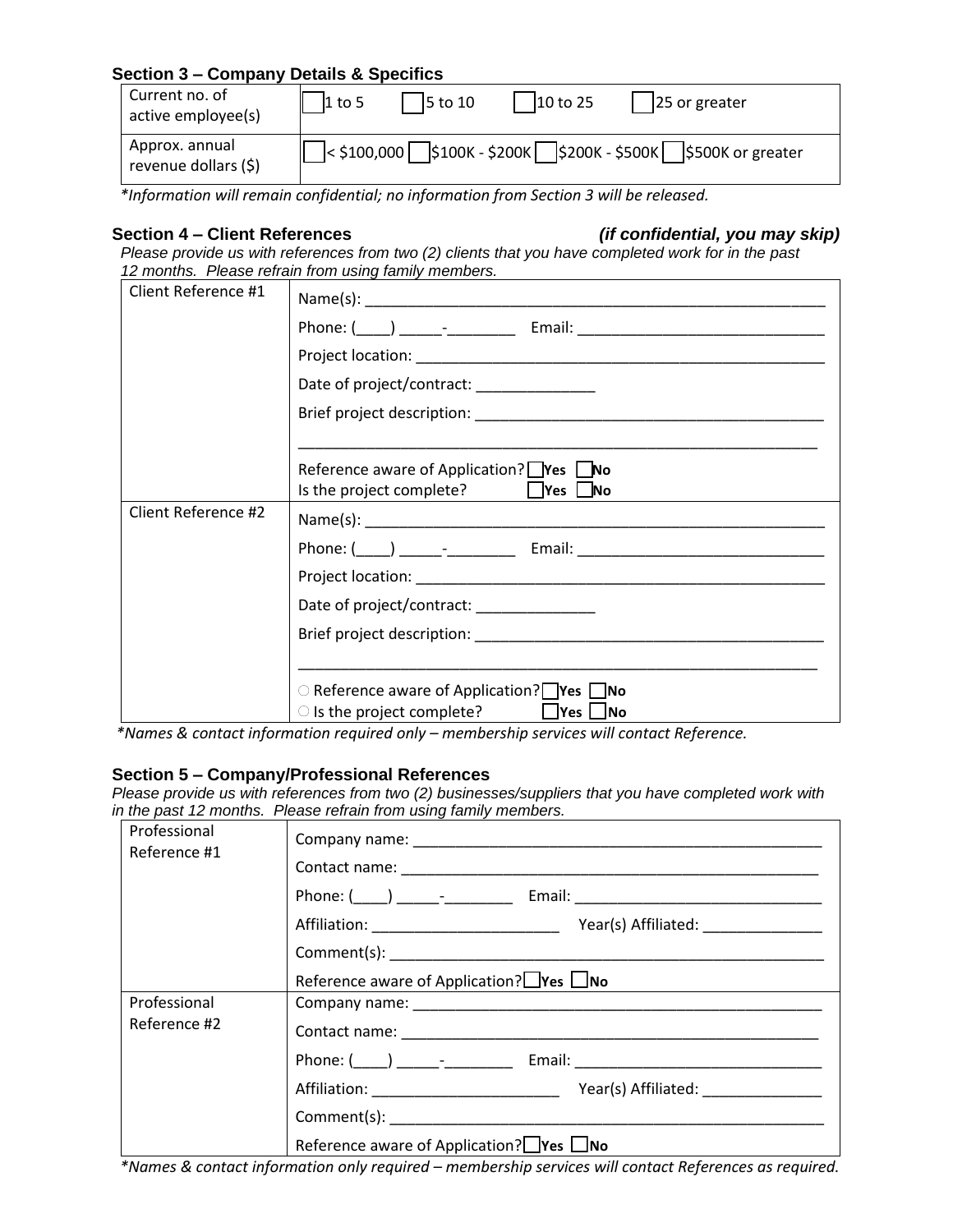## **Primary Applicant - Professional #1**

| Applicant name:                                                                 |                                                     |       |                                                                                                                                   |
|---------------------------------------------------------------------------------|-----------------------------------------------------|-------|-----------------------------------------------------------------------------------------------------------------------------------|
| Applicant telephone:                                                            | Office:                                             |       | Other:                                                                                                                            |
| Applicant email:                                                                |                                                     |       |                                                                                                                                   |
| Mailing address:<br>if different from<br>company mailing<br>address             | City:                                               | Prov. | Postal Code:                                                                                                                      |
| Which division(s) is<br>this applicant<br>applying to be<br>represented within? | Leeds & Grenville<br>Kingston, South Frontenac<br>0 | 0     | Stormont, Dundas, Glengarry<br>Ottawa, Orleans, Nepean<br>All currently available divisions within Ontario Approved Professionals |

**Section 6b – Insurance Information** *(as applicable to yourself & your profession)*

| 6b.1<br>Hard copy provided<br>Digital submitted                             |                                                        |  |
|-----------------------------------------------------------------------------|--------------------------------------------------------|--|
| 6b.2<br>Hard copy provided<br>Digital submitted                             |                                                        |  |
| Do you have additional insurances or coverages?   $\forall$ es or $\neg$ No |                                                        |  |
|                                                                             |                                                        |  |
| WSIB registration:                                                          | Are you required to have WSIB? $\Box$ Yes or $\Box$ No |  |

## **Section 6c – Professional Accreditations/Education** *(as applicable to yourself & your profession)*

| 6c.1<br>$\Box$ Hard copy provided<br>Digital submitted |          |
|--------------------------------------------------------|----------|
| 6c.2<br>  Hard copy provided<br>Digital submitted      |          |
| 6c.3<br>  Hard copy provided<br>Digital submitted      | Contact: |

### **Section 6a – Your Professional Contact Information** *(as applicable to yourself & your profession)*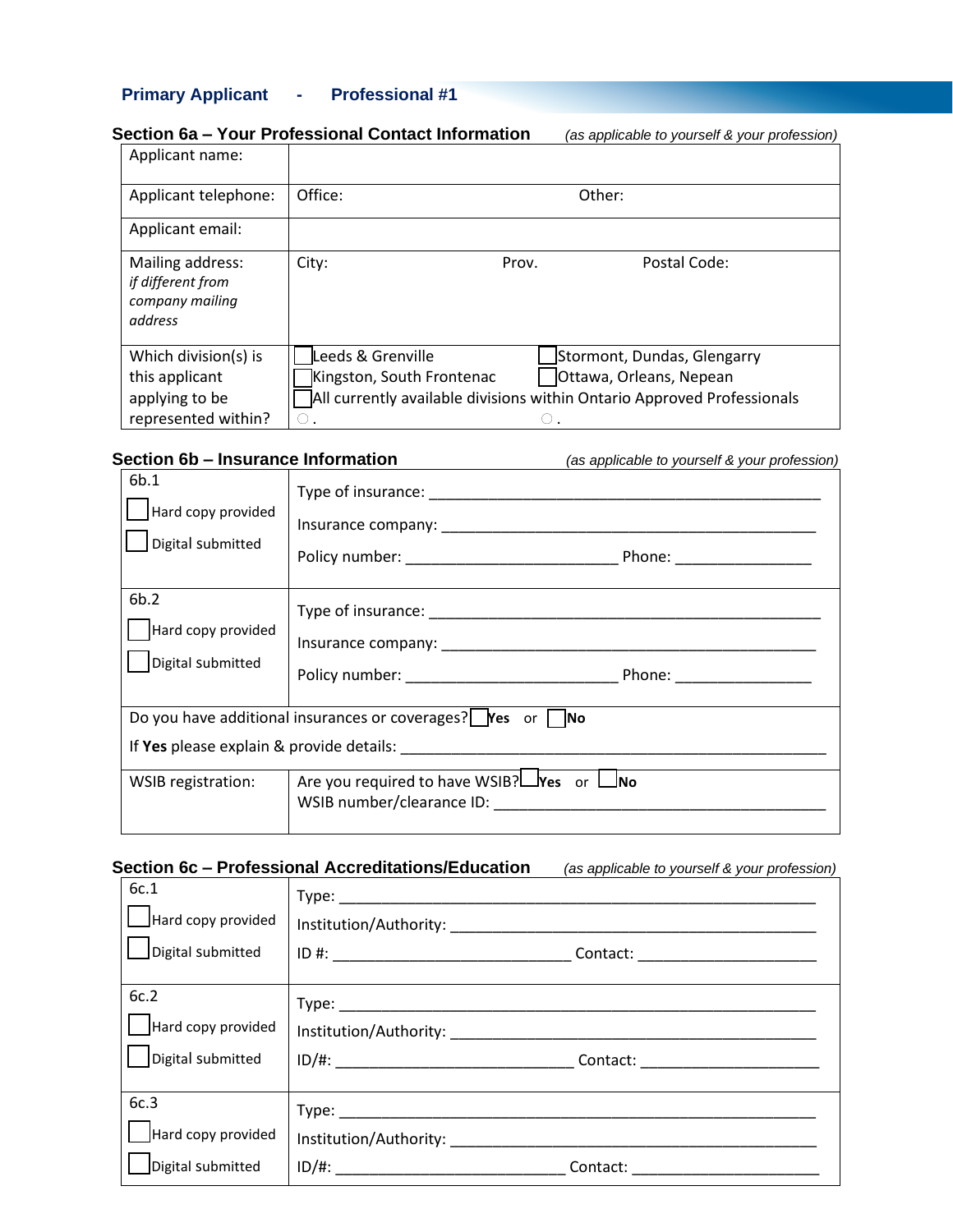## **Additional Applicant - Professional # \_\_\_**

*\* Duplicate this sheet and complete accordingly for all additional applicants*

#### **Section 6a – Your Professional Contact Information** *(as applicable to yourself & your profession)*

| ,,,,,,,,,                                                                       |                                                                          |       |                                                                                                                                    |
|---------------------------------------------------------------------------------|--------------------------------------------------------------------------|-------|------------------------------------------------------------------------------------------------------------------------------------|
| Applicant name:                                                                 |                                                                          |       |                                                                                                                                    |
| Applicant telephone:                                                            | Office:                                                                  |       | Other:                                                                                                                             |
| Applicant email:                                                                |                                                                          |       |                                                                                                                                    |
| Mailing address:<br>if different from<br>company mailing<br>address             | City:                                                                    | Prov. | Postal Code:                                                                                                                       |
| Which division(s) is<br>this applicant<br>applying to be<br>represented within? | Leeds & Grenville<br>Kingston, South Frontenac<br>$\left( \quad \right)$ | O.    | Stormont, Dundas, Glengarry<br>Ottawa, Orleans, Nepean<br>7All currently available divisions within Ontario Approved Professionals |

## **Section 6b – Insurance Information** *(as applicable to yourself & your profession)*

| 6b.1<br>Hard copy provided<br>Digital submitted                                                                                                                                                                                |                                                                                         | Phone: __________________ |
|--------------------------------------------------------------------------------------------------------------------------------------------------------------------------------------------------------------------------------|-----------------------------------------------------------------------------------------|---------------------------|
| 6b.2<br>Hard copy provided<br>Digital submitted                                                                                                                                                                                |                                                                                         |                           |
|                                                                                                                                                                                                                                | Do you have additional insurances or coverages? $\blacksquare$ Yes or $\blacksquare$ No |                           |
| If Yes please explain & provide details: North Contract to the contract of the contract of the contract of the contract of the contract of the contract of the contract of the contract of the contract of the contract of the |                                                                                         |                           |
| WSIB registration:                                                                                                                                                                                                             | Are you required to have WSIB? $\Box$ Yes or $\Box$ No<br>WSIB number/clearance ID:     |                           |

## **Section 6c – Professional Accreditations/Education** *(as applicable to yourself & your profession)*

| 6c.1                                            |  |
|-------------------------------------------------|--|
| Hard copy provided                              |  |
| Digital submitted                               |  |
| 6c.2                                            |  |
| Hard copy provided                              |  |
| Digital submitted                               |  |
| 6c.3<br>Hard copy provided<br>Digital submitted |  |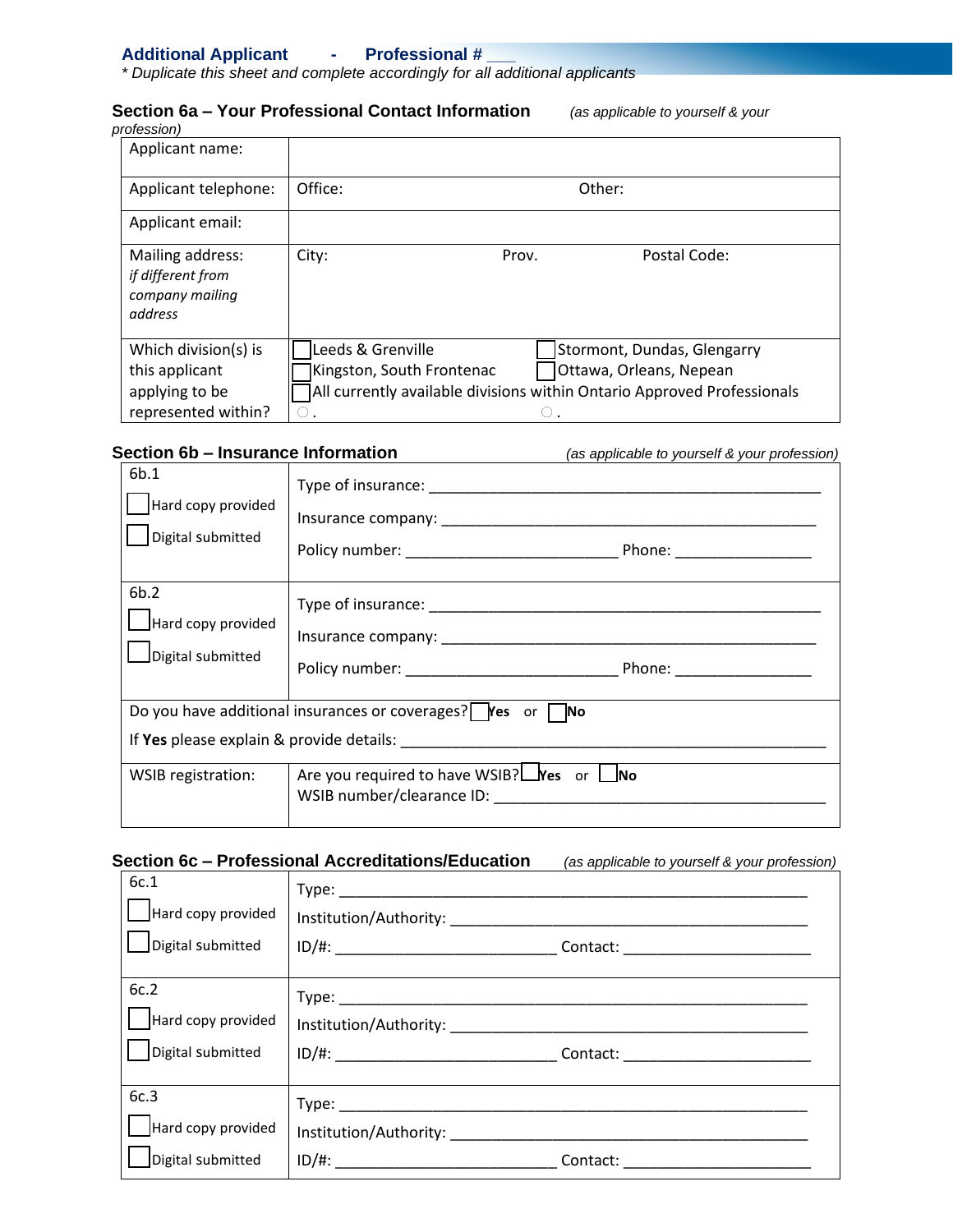## **Section 7 – Code of Conduct Agreement**

As an **Approved Professionals Program** member, I have read the following Code of Conduct and agree to follow and adhere to the best of my abilities. This is a general Code of Conduct for all Professionals to follow while serving the public. • Service the clients with courtesy & respect. • Maintain a clean, safe workplace. • Present yourself in a tidy, clean & professional manor. • Provide written quotes/estimates that are honest, accurate and accountable. • Communicate project status with client on regular basis and upon modification. • Complete work to an acceptable professional industry standard. • Ensure all employees are trained to complete tasks assigned and to ensure a safe working environment. • Maintain insurances and comply with all relevant regulations. • Comply with all municipal by-laws and regulations. • Encourage use of the Approved Professionals Program & network.  $\frac{1}{2}$  ,  $\frac{1}{2}$  ,  $\frac{1}{2}$  ,  $\frac{1}{2}$  ,  $\frac{1}{2}$  ,  $\frac{1}{2}$  ,  $\frac{1}{2}$  ,  $\frac{1}{2}$  ,  $\frac{1}{2}$  ,  $\frac{1}{2}$  ,  $\frac{1}{2}$  ,  $\frac{1}{2}$  ,  $\frac{1}{2}$  ,  $\frac{1}{2}$  ,  $\frac{1}{2}$  ,  $\frac{1}{2}$  ,  $\frac{1}{2}$  ,  $\frac{1}{2}$  ,  $\frac{1$  Prof. #1 Prof. #2 Prof. #3 Prof. #4 Prof. #5 Prof. #6  *(Initial) \*Initial for additional Applicant(s) as required.*

 **\*MUST be initialed to be considered a complete application.**

## **Section 8 – Revocation of Rights**

| I understand that my failure to adhere to the guidelines of the Ontario Approved Professionals<br>Program Code of Conduct will result in my removal from the Approved Professionals Program.<br>I understand that if for any reason my company's Approved Professional certification is revoked or<br>cancelled, the company has 15 days to cease and desist on all usage of the Approved Professionals<br>logo, references to affiliations and services. Failure to do so will result in possible legal actions. |            |            |                                                                 |          |          |  |
|-------------------------------------------------------------------------------------------------------------------------------------------------------------------------------------------------------------------------------------------------------------------------------------------------------------------------------------------------------------------------------------------------------------------------------------------------------------------------------------------------------------------|------------|------------|-----------------------------------------------------------------|----------|----------|--|
| Prof. #1<br>(Initial)                                                                                                                                                                                                                                                                                                                                                                                                                                                                                             | Prof. $#2$ | Prof. $#3$ | Prof. $#4$<br>*Initial for additional Applicant(s) as required. | Prof. #5 | Prof. #6 |  |

 **\*MUST be initialed to be considered a complete application.**

## **Section 9 – Sworn Declaration**

| I (Primary Applicant), Laterature and Contract and Contract of Tennis |                                                                                                                                                                                                             |
|-----------------------------------------------------------------------|-------------------------------------------------------------------------------------------------------------------------------------------------------------------------------------------------------------|
| is of the same force and effect as if made under oath.                | solemnly declare that all the information and statements contained in this application are true and<br>complete. I make this solemn declaration conscientiously believing it to be true and knowing that it |
| Signature - Primary Applicant                                         | Date                                                                                                                                                                                                        |

 **\*MUST be signed to be considered a complete application.**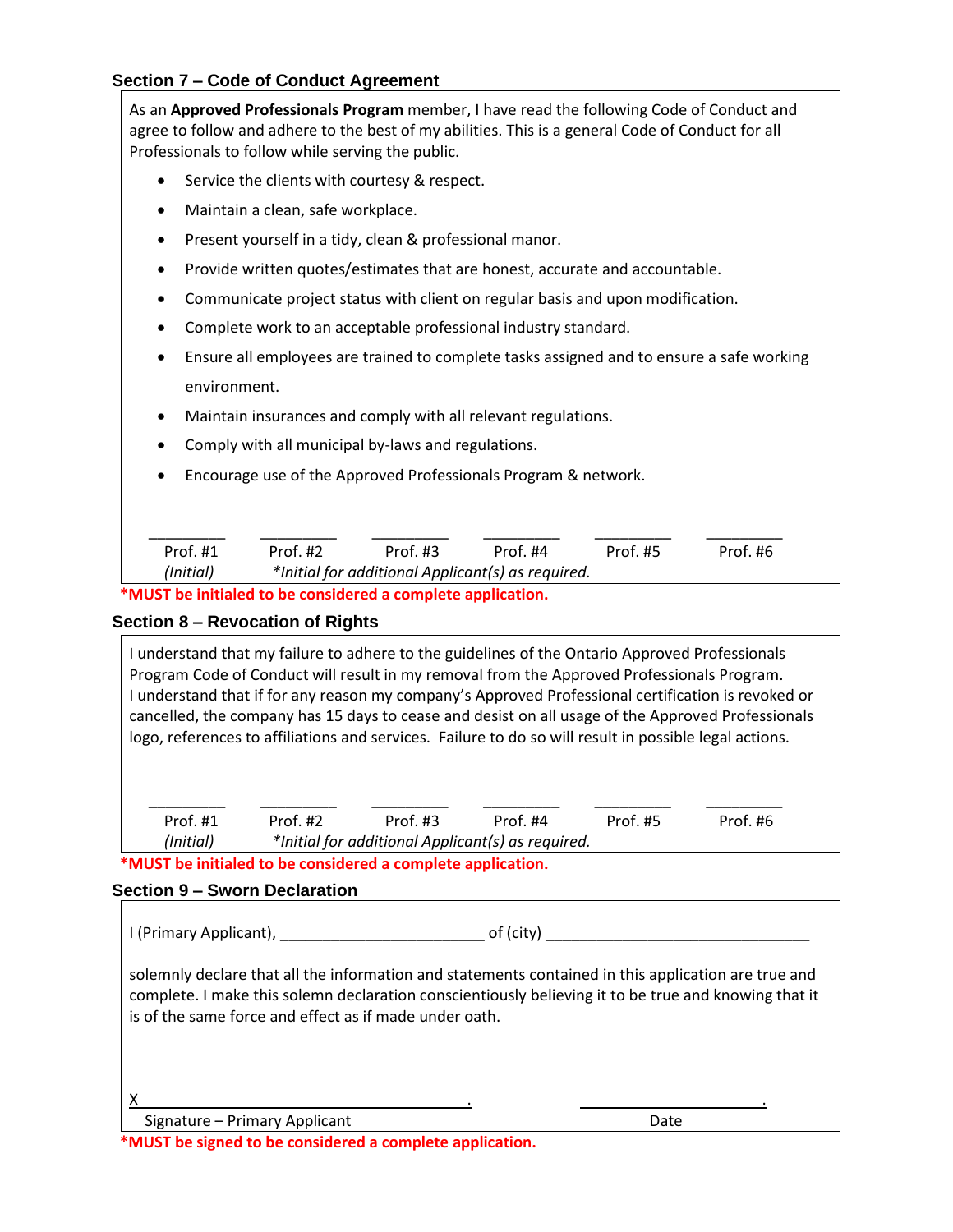## **Section 10 – Profile Information for Approved Professional Members**

| 2. | How many years has the owner of the company been active in your primary<br>business sector or profession? |
|----|-----------------------------------------------------------------------------------------------------------|
| 3. | As the authorized Approved Member, what is your official title with the company?                          |
|    |                                                                                                           |
|    |                                                                                                           |
|    |                                                                                                           |
|    |                                                                                                           |
|    |                                                                                                           |
| 4. | Does your company have a company motto or slogan?                                                         |
|    |                                                                                                           |
|    |                                                                                                           |
|    | purposes and on the program website that would best describe your company,                                |
|    | its services and history?                                                                                 |
|    |                                                                                                           |
|    |                                                                                                           |
|    |                                                                                                           |
|    |                                                                                                           |
|    |                                                                                                           |
|    | Please ensure you provide us with the following as available and applicable:                              |
|    | Company logo (high resolution, PSD, PDF and/or PNG)                                                       |
|    | Photo of your office/building/store front (high resolution, JPG and/or PDF)                               |
|    | Professional head shot (high resolution, JPG and/or PDF)                                                  |
| 6. | 1 or 2 portfolio photos (high resolution, JPG and/or PDF)                                                 |
|    | *Please send an email with requested digital materials at earliest convenience.                           |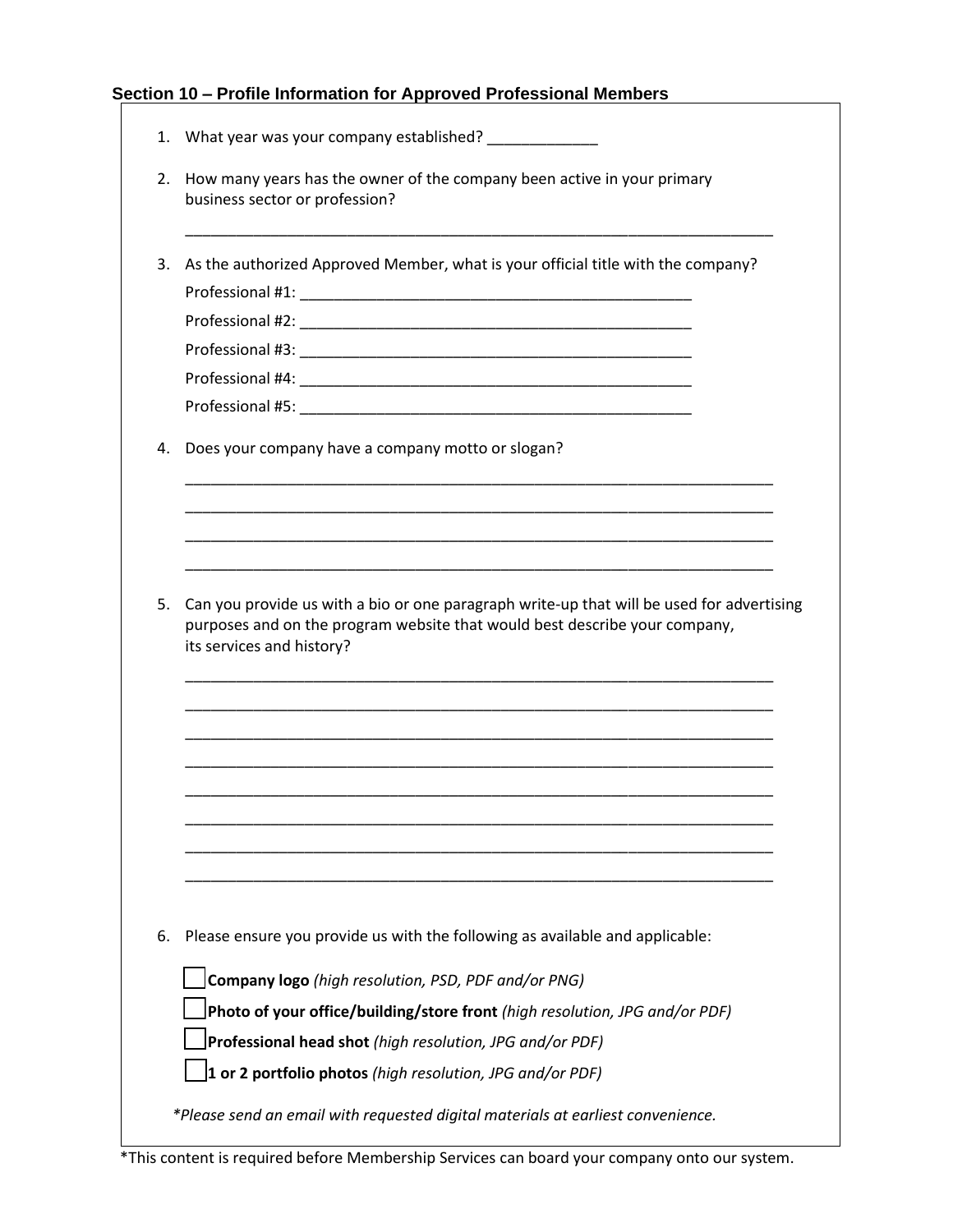# **Section 11 – Consent to Email for Anti-Spam Compliance**

| As per the Canadian Anti-Spam Legislation, I give my consent to the Ontario Approved<br>Professionals Program to communicate with me electronically. I understand that my consent<br>may be withdrawn at any time by emailing the Ontario Approved Professionals Program. |                        |
|---------------------------------------------------------------------------------------------------------------------------------------------------------------------------------------------------------------------------------------------------------------------------|------------------------|
|                                                                                                                                                                                                                                                                           |                        |
|                                                                                                                                                                                                                                                                           |                        |
| (signature)                                                                                                                                                                                                                                                               |                        |
| If you have additional employees or business contacts within the company that wish to also<br>receive updates, information and/or event details, please list them below with authorization<br>by each additional name via initial.                                        |                        |
| (2) Additional email address:                                                                                                                                                                                                                                             |                        |
|                                                                                                                                                                                                                                                                           |                        |
|                                                                                                                                                                                                                                                                           |                        |
| (3) Additional email address:                                                                                                                                                                                                                                             |                        |
|                                                                                                                                                                                                                                                                           |                        |
|                                                                                                                                                                                                                                                                           |                        |
| (4) Additional email address:                                                                                                                                                                                                                                             |                        |
|                                                                                                                                                                                                                                                                           | Initial: $\_\_$        |
|                                                                                                                                                                                                                                                                           |                        |
| (5) Additional email address:                                                                                                                                                                                                                                             |                        |
|                                                                                                                                                                                                                                                                           | Initial: $\frac{1}{1}$ |
|                                                                                                                                                                                                                                                                           |                        |

٦

 \*This consent will be required from all applicants and or staff members that wish to receive news, invitations, updates and all other program communications while holding an active membership.

\*\* This consent will be required to be signed on an annual basis at time of renewal.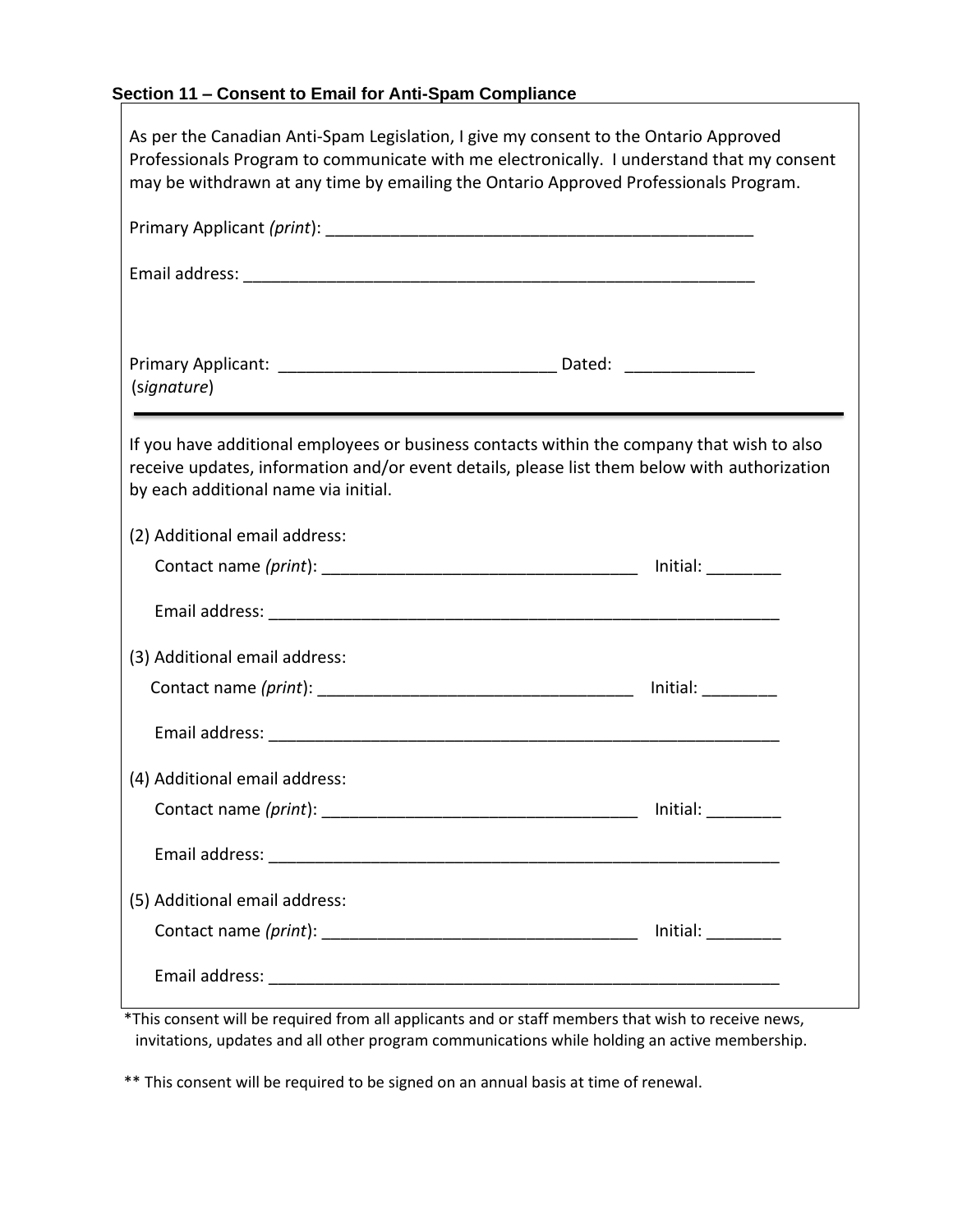# **Section 12 – Membership Level and Payment Information**

 **\*Please Select ONE Membership Level**

\* All invoices will be issued upon approval of membership.

\*\* No payments are due until the process is deemed complete.